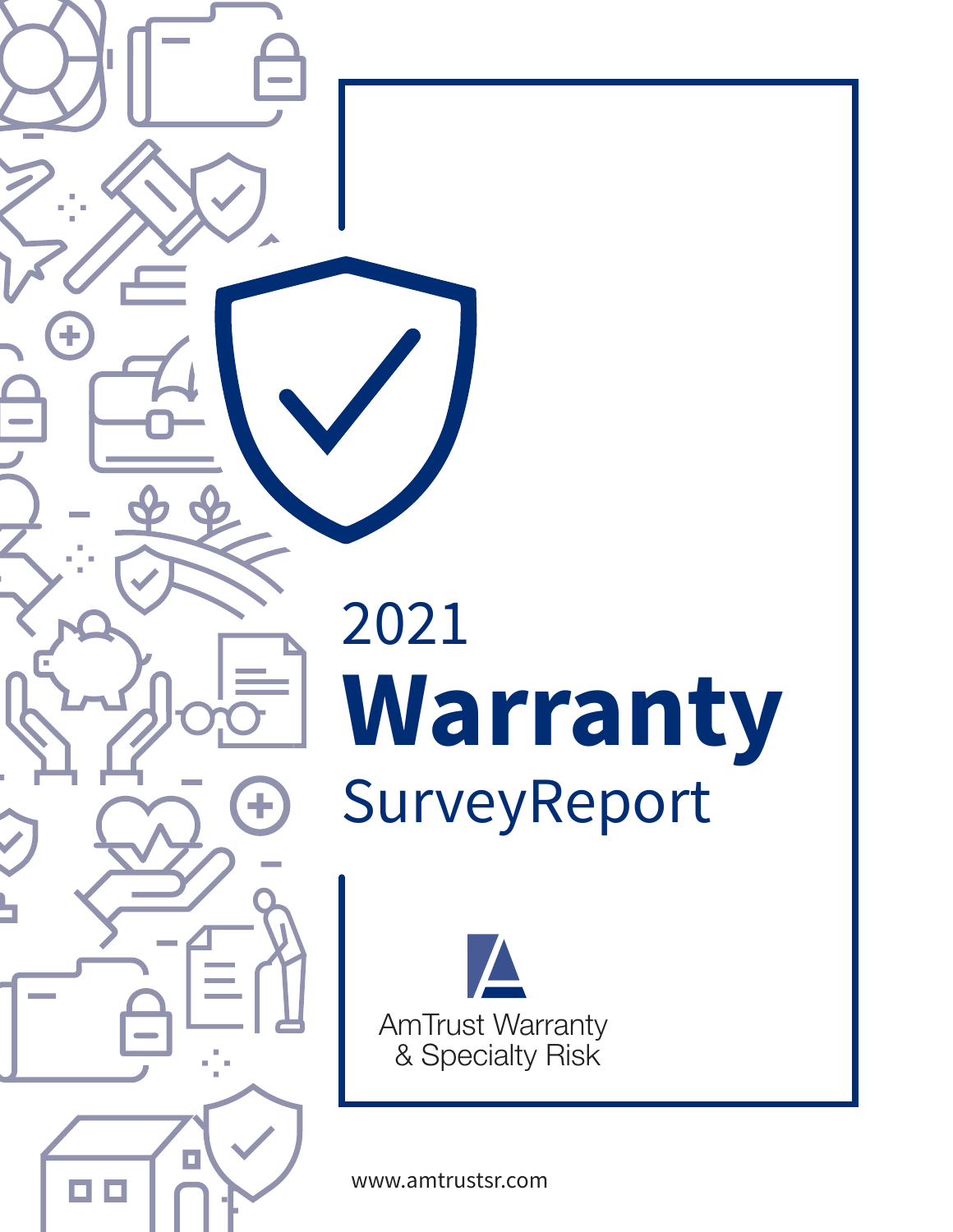## How **Consumers** View Extended Warranties and Service Contracts

AmTrust surveyed consumers to understand how different demographics feel about purchasing and using extended warranties and service contracts.

## **Who buys** extended warranties or service contracts?

Our survey results dig into who is most likely to have purchased an extended warranty in the past, what features they prefer, what's important to them about the claims process and what type of products they are most likely to want extended warranty coverage for.

# Over half **51%** have purchased an extended warranty or service contract in the past.

warranty or service contract in the past.

#### **What makes an individual more likely to buy an extended warranty?**



College graduates purchase more warranties than those with some College/Degree (48%) and High School graduates or less (40%).



Baby Boomers purchased warranties more often than Gen X (54%) and Millenials (46%).



Homeowners are more likely to purchase extended warranties than renters.



Males are more likely to buy extended warranties than women (45%).



Married couples are more likely to purchase extended warranties than unmarried individuals (45%).

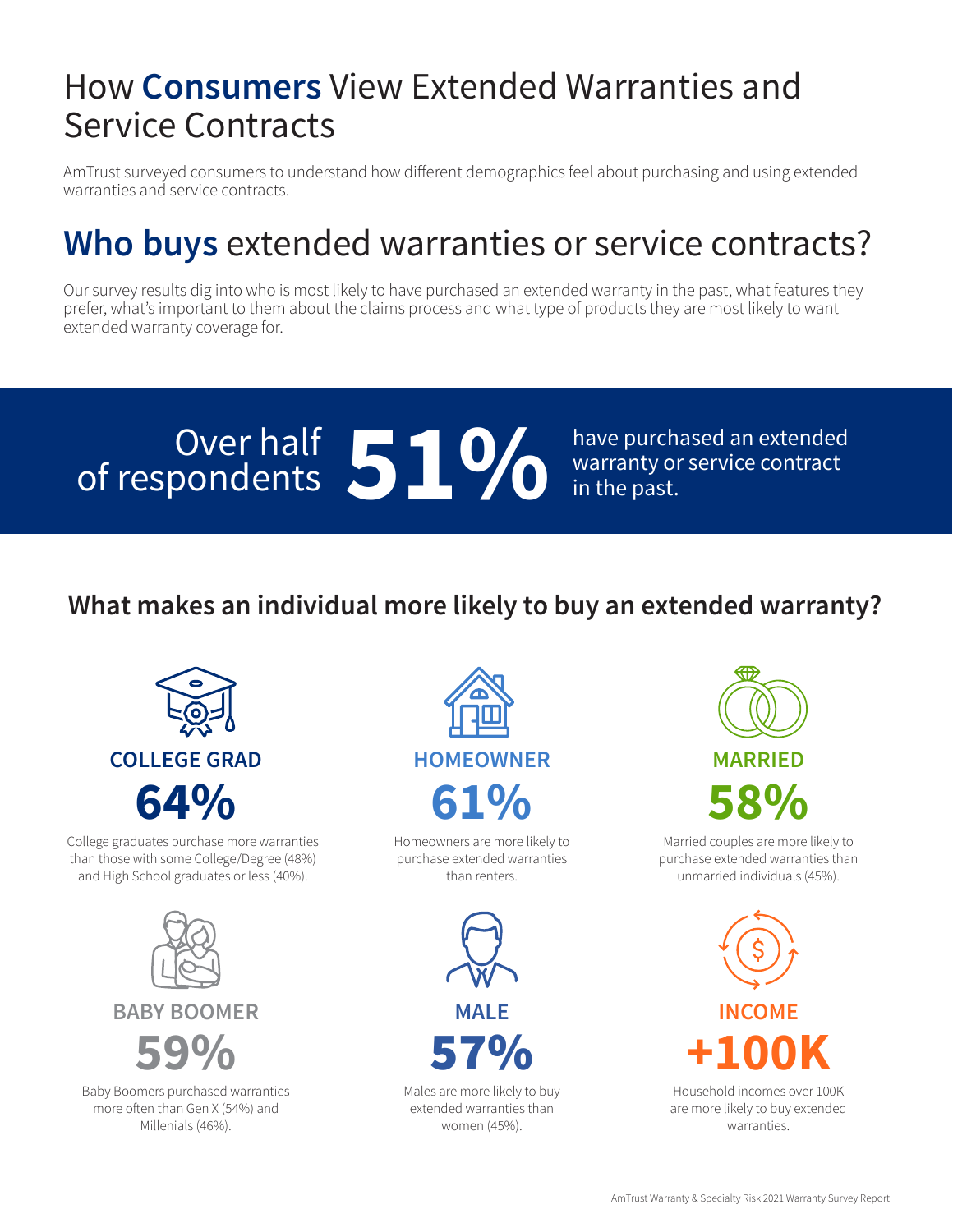## When purchasing an extended warranty, **where** are you most likely to purchase?



**Younger buyers more likely to purchase warranties online, older buyers more likely to buy direct from the manufacturer.**





more likely to purchase a warranty direct from the manufacturer.



**180% Buyers under age 24 are**

more likely to purchase a warranty at online checkout.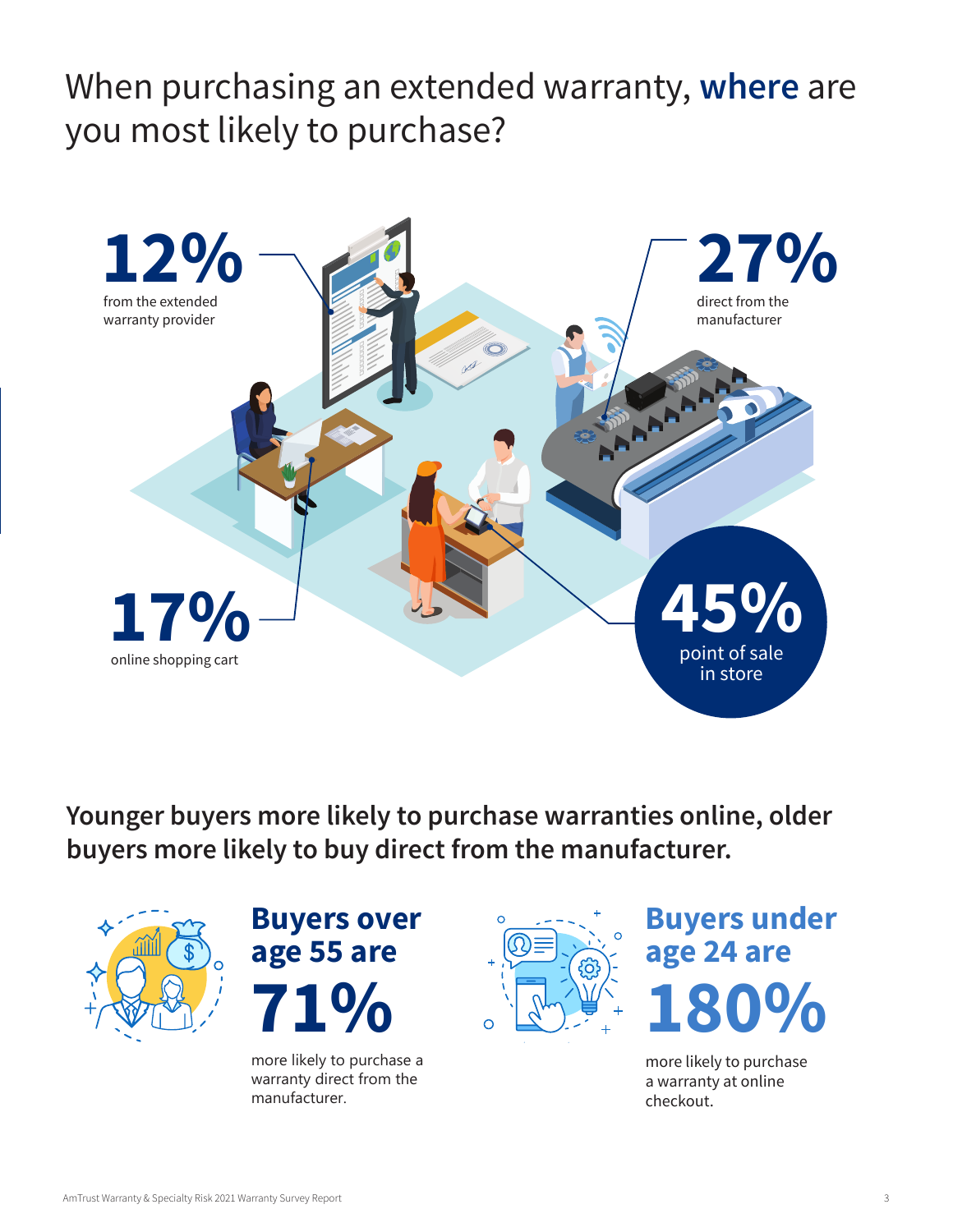# What is most **important** about the claims process?

Respondents reported the factors that were important to them during the claims process.



# **How these factors differ among generations**

While all generations were more likely to select claim resolution speed as an important factor when considering purchasing an extended warranty, the importance was greater for older generations, as was having no deductible.



## **SPEEDY CLAIMS**

Baby Boomers: **84%** Gen X: **76%** Millennials: **65%** Gen Z: **51%**



### **NO DEDUCTIBLE**

Baby Boomers: **64%** Gen X: **55%** Millennials: **45%** Gen Z: **35%**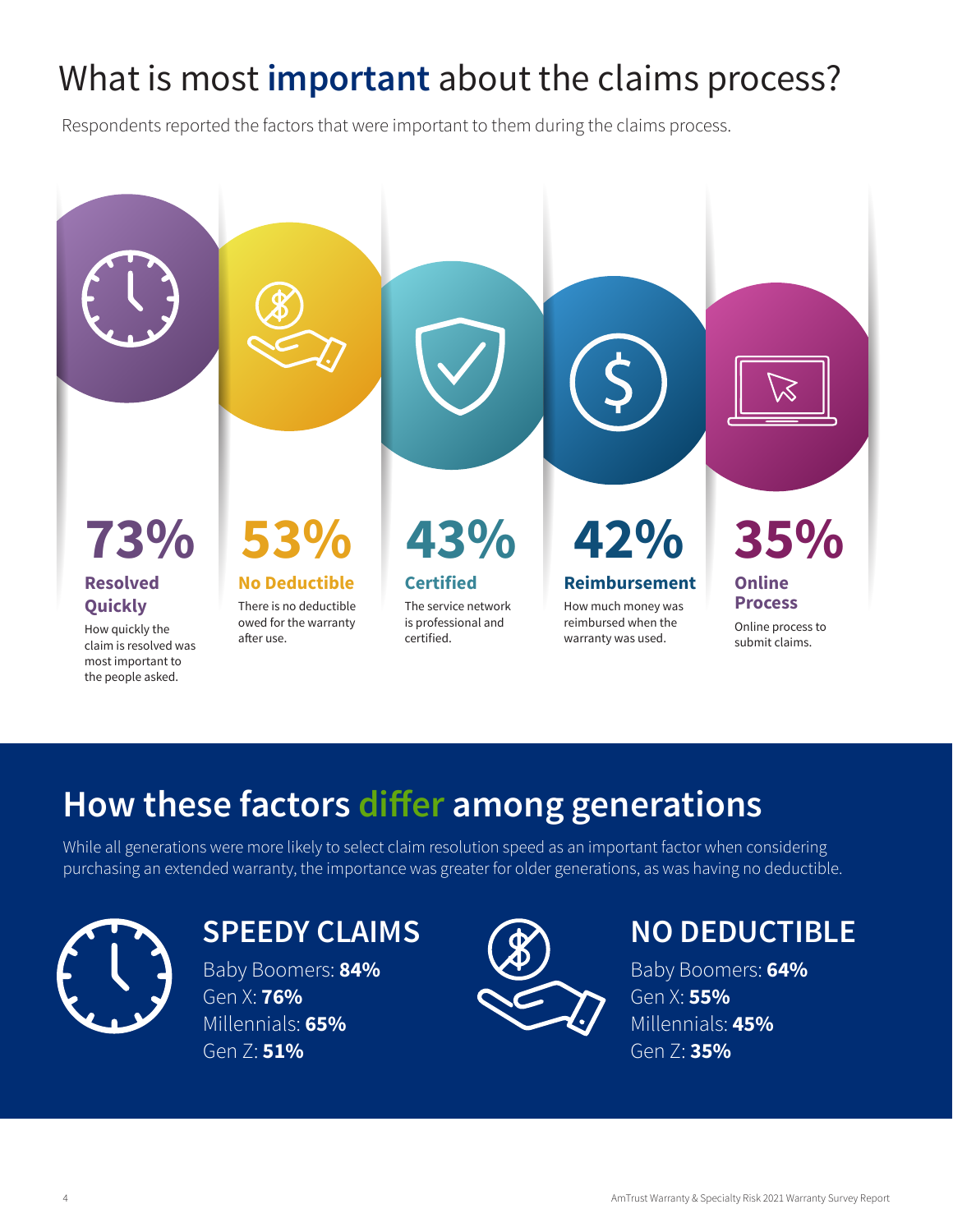# Product **breakdown** of extended warranties

Respondents reported which products they have purchased with extended warranty coverage for in the past.











**42% APPLIANCES**

**26% FURNITURE/ HOME DECOR**



**26% JEWELRY/ WATCHES**



**16% RECREATIONAL EQUIPMENT**

## **Generational Purchase History Differences**



#### **Millennials & Gen Z**

Millennials and Gen Z are more likely to have purchased

- Jewelry/watch protection (38% and 36%)
- Protection for electronics (54% and 51%)



#### **Gen X**

Gen X is the most likely generation to have purchased

- Vehicle protection (46%)
- Appliances warranties (46%)

**Respondents also indicated which products they would consider purchasing extended warranty coverage for in the future.**



Appliances









Vehicles







ШÞ

Recreational Equipment





Furniture/Home Décor

**27%**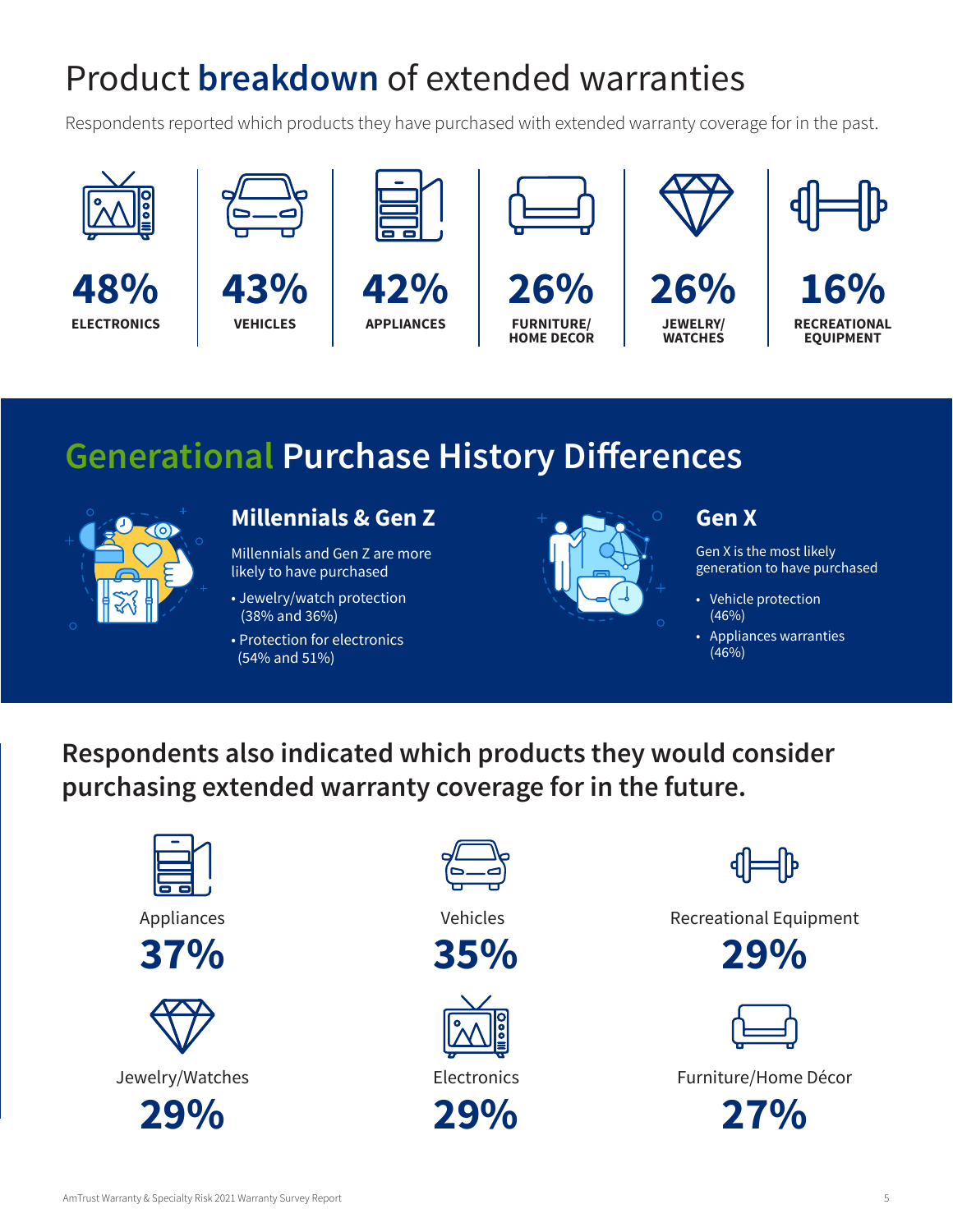## Why have people **not purchased** warranties in the past?



Customers viewed extended warranties as too expensive and not worth the money.



Customers were less likely to purchase based on the perceived value of the warranty.



**NOT OFFERED** Many consumers never purchased a warranty because it was not offered.

#### **However, for some groups, expense was not the primary reason they did not purchase an extended warranty.**



**Western U.S. Residents:**  Not enough value: **47%** Too expensive: **42%**

**Higher Education Residents:**  Not enough value: **50%** Too expensive: **44%**

**Higher Income Residents:**  Not enough value: **51%** Too expensive: **35%**

**Generation Z:**  Not offered: **39%** Too expensive: **32%**

#### **For those who did purchase an extended warranty, what features did they find most valuable?**

**38%**

Replacement Or Repair Services



 Number Of Years Extended Protection Lasts **18%**

Cash Reimbursement



Accidental Damage



#### **Baby Boomers**

Baby Boomers placed the highest importance on replacement or repair services (47%).



#### **Gen Z**

Gen Z placed more importance on cash reimbursement and accidental damage than other generations (24% and 21%).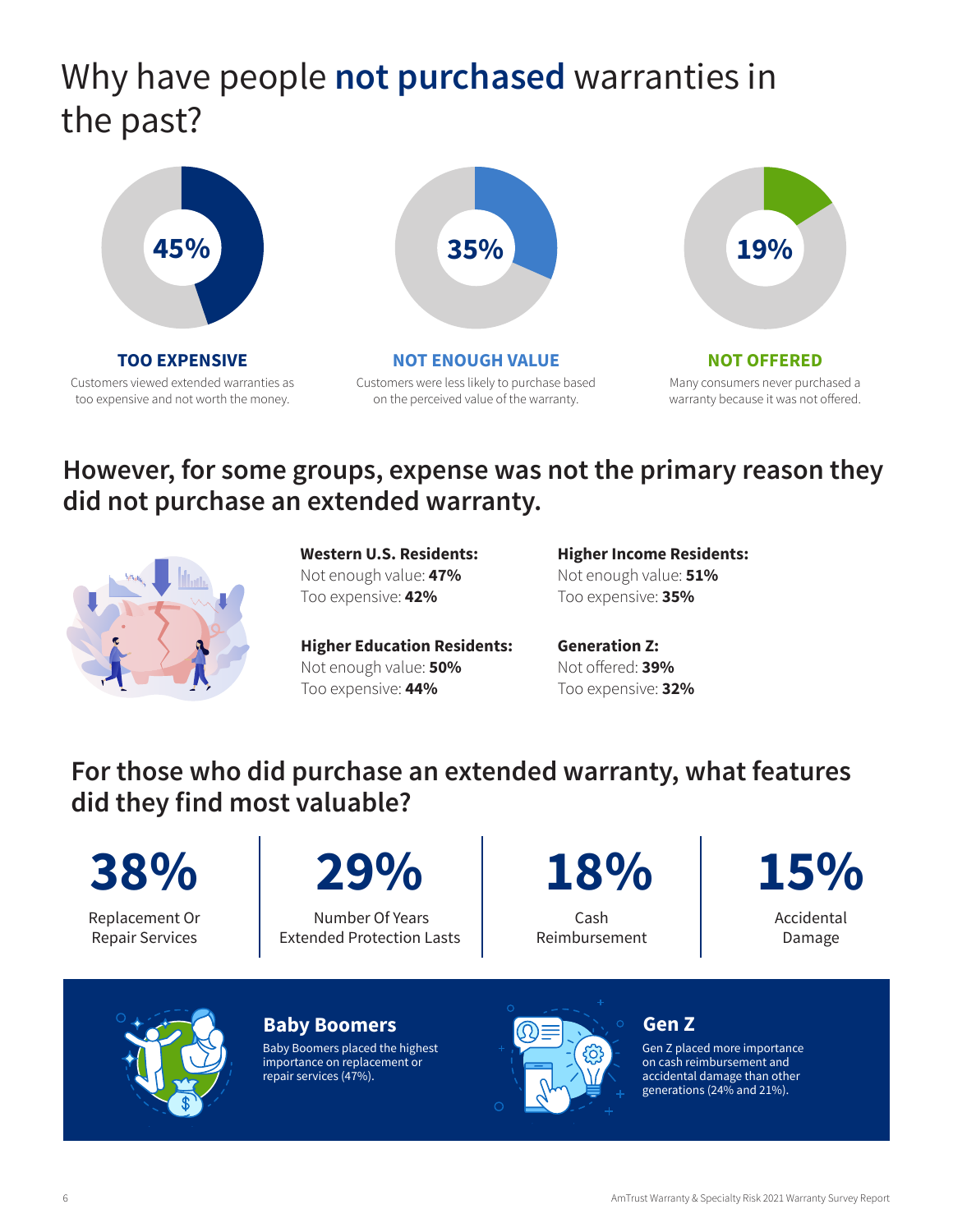# About **AmTrust Warranty & Specialty Risk**

AmTrust Warranty & Specialty Risk is one of the world's largest underwriters of warranties, service contracts, and protection products for the automotive, powersports, heavy equipment and consumer goods markets. We also offer insurance products for financial institutions that safeguard lenders and provide debt protection for consumers.

For over 20 years, AmTrust Warranty & Specialty Risk has successfully launched profitable programs enabling our partners to achieve revenue goals in line with their overall business objectives. Whether your organization serves a broad customer base or niche market, domestic or global, we have the expertise to provide programs that delight your customers, maximize revenue and minimize risk.

#### **To learn more about AmTrust's Extended Warranty offerings, visit: [www.amtrustsr.com](https://amtrustfinancial.com/specialty-risk)**

#### **or email us at:**

**contactwarranty@amtrustgroup.com**